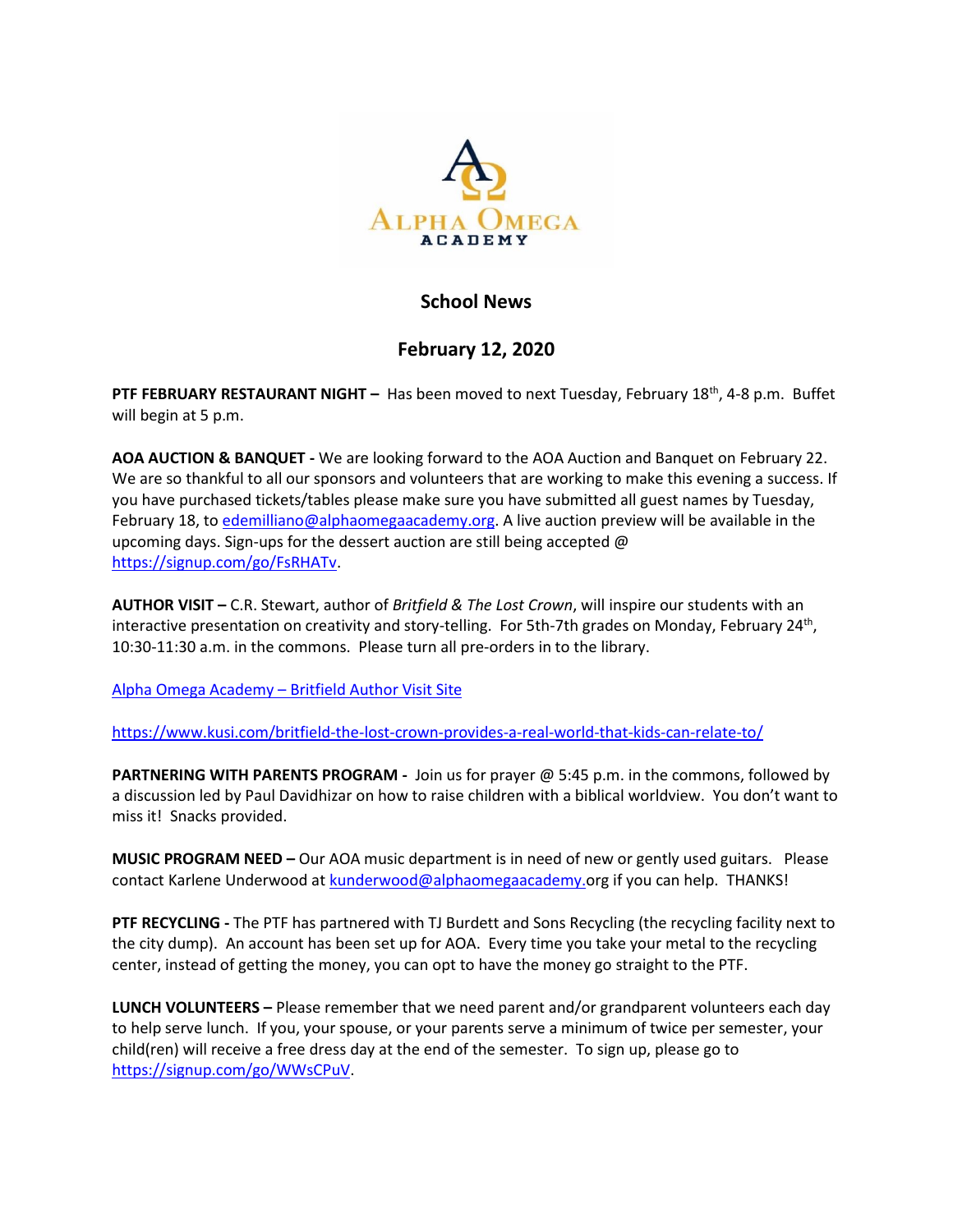**LOST & FOUND –** Please have your child stop by the table in the hallway outside the library if they are missing any items. We also have lost & found *jewelry* in the front office, including James Avery charm bracelets.



**SPORTS TICKET PRICES –** Our AOA families and students may purchase home game tickets in the front office up to 3 p.m. of game day. Prices are \$3 for adults and FREE for students. After 3 p.m. tickets must be purchased at the gate. The gate/event prices are \$5 for adults and \$3 for students. *(This offer does not include playoff games.)*

**MR. ALLEN'S PARTNERING WITH PARENTS –** A parent resource section with links to helpful articles and/or videos each week. Check them out! We hope parents find them as helpful as we have.

<https://www.thegospelcoalition.org/article/three-lenses-parent-needs/>

## **UPCOMING EVENTS**

- February 14 February Spirit Jean Day / 11th grade field trip to the "Alphies" Awards
- February 17 President's Day / Student Holiday
- February 18 February Restaurant Night @ Double Dave's
- February 22 Area Math Olympics Competition / AOA Banquet & Auction
- February 24 Author Visit
- February 27 2<sup>nd</sup> grade field trip to the George W. Bush Library